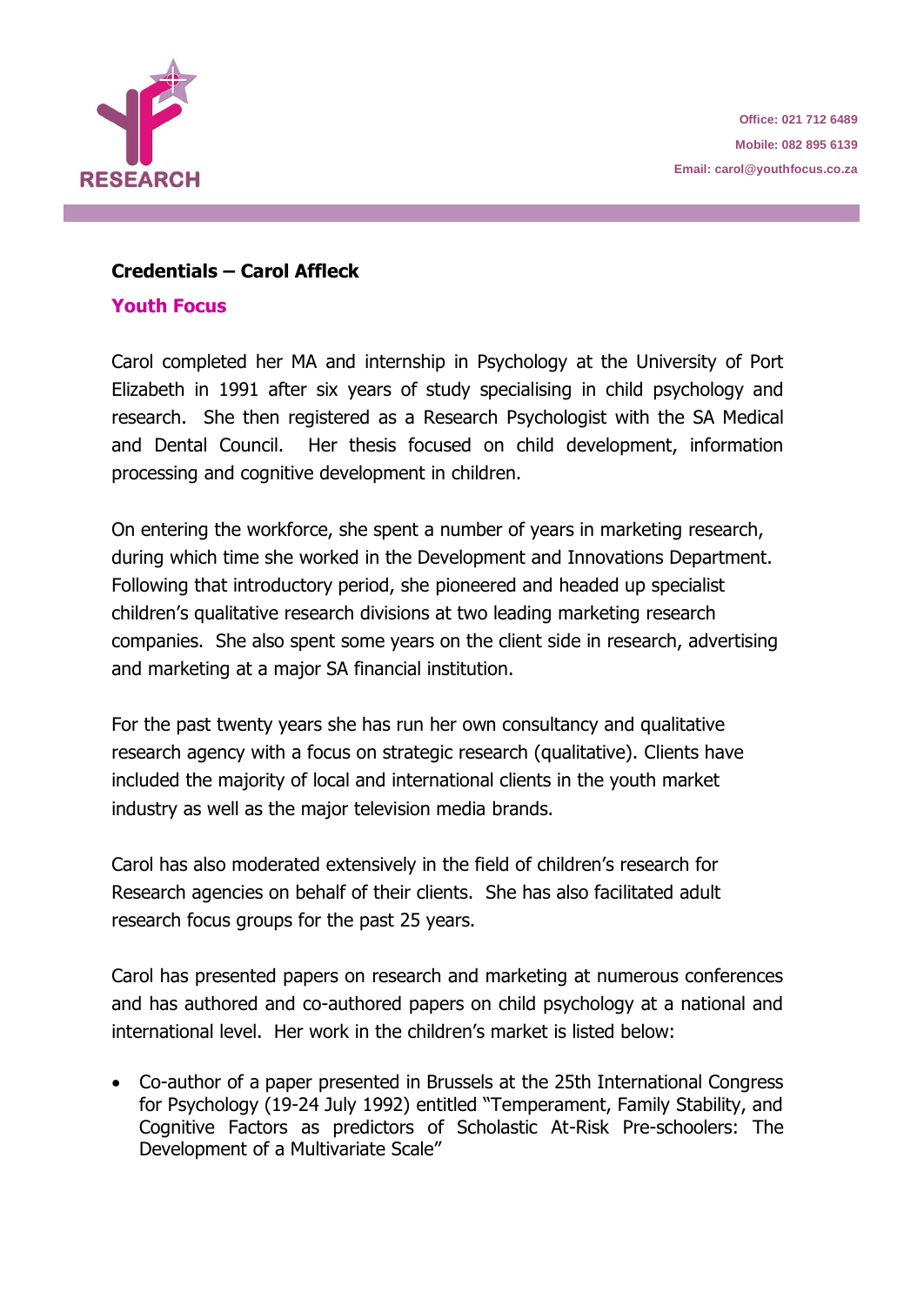- Presentation at SAMRA convention (1994) entitled "Through the eyes of a child: A developmental perspective"
- Presentation at SAMRA convention (1995) regarding children's cognitive processing of advertising
- Presentation at Consumer Kids Conferences in 1994 & 1995 on developmental levels from a marketing perspective
- Presentation at Market Niches Conference (1995) on child development and children's research
- Article published in South African Journal of Psychology (1996) entitled "Cognitive Maturity and Questioning Strategies Used by Learning Disabled and Normal Subjects: A Comparative Study"
- Presentation at Consumer Kids Conference in 1998 regarding pester power and purchase influence behaviour
- Chairperson's Address Consumer Kids 1999 the "immediate gratification" culture of today's youth
- Article in Your Baby magazine (2000) concerning the effect of television on children – pros and cons
- Article quotes in Sunday Times regarding marketing to children and pester power (2001)
- Article in MFSA Journal of Marketing regarding reduction in cognitive attention spans in the pre-teen market (2002)
- Presentation at the Marketing to Kids, Tweens and Teens Conference on Cognitive Developmental Levels (2003)
- Article in MFSA Journal of Marketing (Vol. 10 no 5) regarding the timepressured and sensory overloaded youth market (2004)
- Article quotes in parenting magazine, "Child" regarding the culture of Super Heroes and influence on childhood behaviour (2005)
- Paper presented at SAMRA Convention (2005) entitled "I kid you not The influence of sensory overload and time pressure on qualitative research with children and teens"
- Article quotes in parenting magazine "Child" regarding "The pushy parent whose life is it anyway" (2006)
- Paper presented at Maria Montessori House on the effects of media on the modern 21st Century Child. (2006)
- Paper presented at Kid Republic conference regarding current and contemporary research practices with the youth market (2007)
- Article published in the Sunday Times regarding the effect of technology on SA children (2008)